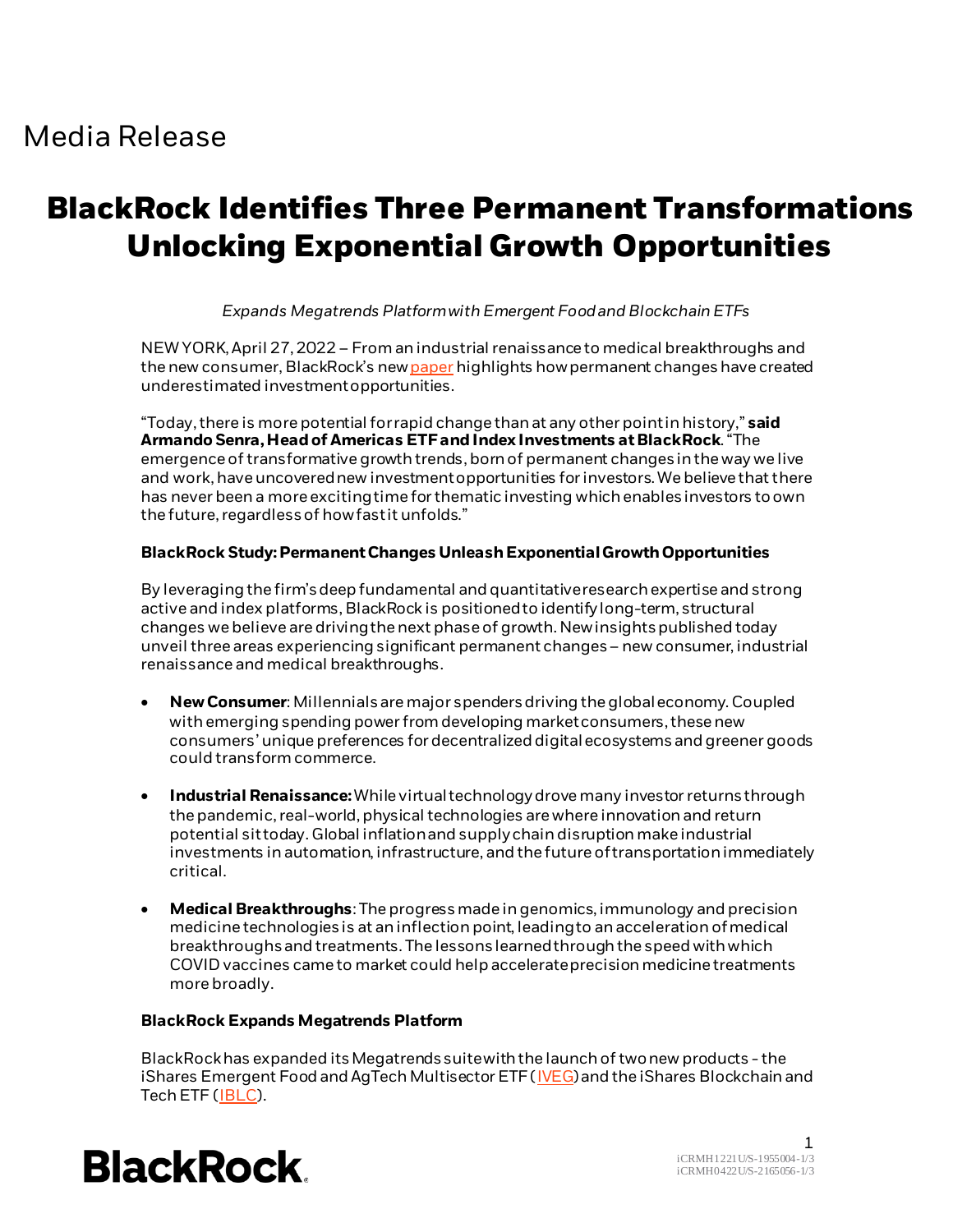"The expansionof our megatrendsline-up today reflectsthepower of themillennialandrise of the self-directedinvestor, whosebuyinghabitshave reshapedmainstream consumer behaviors, and in turn, the companies in which they invest," said Rachel Aguirre, Head of **U.S. iShares Product at BlackRock**. "We believe the moment is now to embrace these forward-looking investment themes before the market recognizes their full potential."

IVEG provides access to companies shaping the future of food by investing in agricultural technologies and innovative food products and services. IBLC seeks exposure to global companies at the forefront of development, innovation, and utilization of blockchain and crypto technologies. The ETF does not invest directly in cryptocurrencies.

| <b>Fund Name</b>                                       | <b>Ticker</b> | <b>Index</b>                                                   | <b>Expense Ratio</b> |
|--------------------------------------------------------|---------------|----------------------------------------------------------------|----------------------|
| iShares Emergent<br>Food and AgTech<br>Multisector ETF | <b>IVEG</b>   | Morningstar Global Food<br>Innovation Index                    | 0.47%                |
| iShares Blockchain<br>and Tech ETF                     | <b>IBLC</b>   | NYSE® FactSet® Global Blockchain   0.47%<br>Technologies Index |                      |

# **Providing Flexibility and Choice**

BlackRockoffersthe largestactive andindex thematicplatformintheworld, spanning43 products with over \$50 billion in AUM<sup>1</sup>. BlackRock has a long history in thematic investing, launching oneof theworld'sfirst activethematicmutualfundsinEurope in2001. The platform brings together deep fundamentaland quantitative researchexpertise,strong active andindex platforms, and acommitmentto innovation.

iShares index ETFs can help investors seek to capture stocks across the value chain of a particular theme, while BlackRock active ETFs provide clients access to hand-picked companies by BlackRock's portfolio managers, providing unparalleled flexibility and choice. For more information, please visit https://www.ishares.com/us/strategies/megatrends

# **About BlackRock**

BlackRock's purpose is to help more and more people experience financial well -being. As a fiduciary to investors and a leading provider of financial technology, we help millions of people build savings that serve them throughout their lives by making investing easier and more affordable. For additional information on BlackRock, please visit [www.blackrock.com/corporate](http://www.blackrock.com/corporate) | Twitter: @blackrock | LinkedIn: [www.linkedin.com/company/blackrock](http://www.linkedin.com/company/blackrock)

# **About iShares**

iShares unlocks opportunity across markets to meet the evolving needs of investors. With more than twenty years of experience, a global line-up of 900+ exchange traded funds (ETFs) and \$3.15 trillion in assets under management as of March 31, 2022, iShares continues to drive progress for the financial industry. iShares funds are powered by the expert portfolio and risk management of BlackRock.

<sup>1</sup> BlackRock as of 4/27/2022, largest claim based on AUM; Morningstar's Global Thematic Funds Landscape Report.